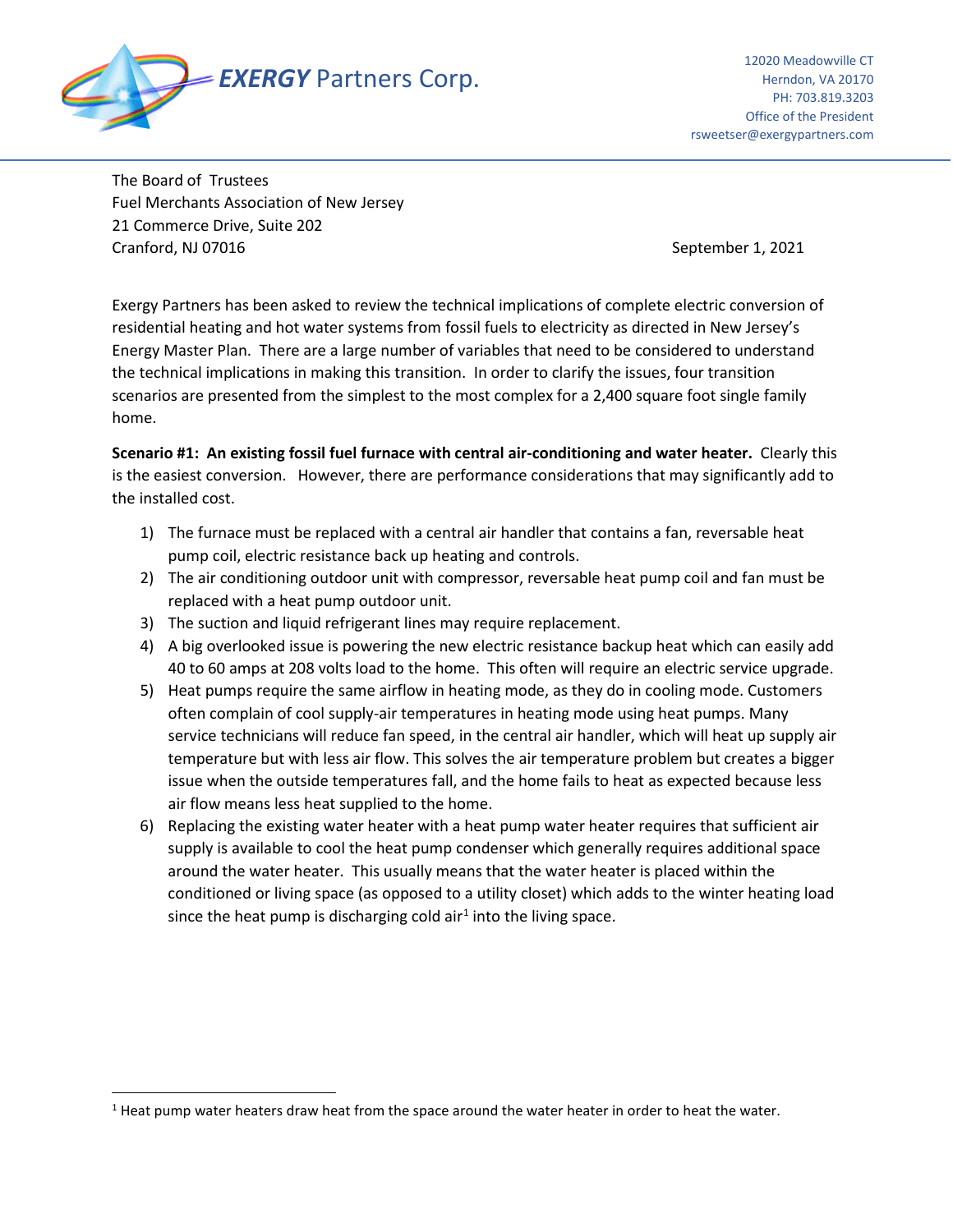**Scenario #2: An existing fossil fuel furnace with no central air-conditioning and water heater.** In addition to scenario #1 considerations, an examination of the ductwork will be required. The existing ductwork being designed for heating will generally locate the supply diffusers low in rooms and return air grills high in the rooms to allow for proper air distribution. Air conditioning would generally require the opposite<sup>[2](#page-1-0)</sup>. To accomplish proper cooling air distribution may require relocating some ductwork, supply diffusers and returns. Furthermore, ductwork designed for a fossil-fueled furnace to provide heating only can be too small to accommodate air conditioning air flow requirements. Properly designed fossil fueled furnace ductwork can accommodate about 60% to 65% of the of the required air conditioning air flow. This provides two options:

- 1) Do not change the ductwork and increase the air flow for proper air conditioning, which will significantly increase the noise generated by the air flowing through the ductwork, diffusers, and returns, or
- 2) Modify the ductwork, diffusers and returns which may require significant addition ductwork and/or construction requirements.

**Scenario #3: An existing fossil fuel boiler with 180°F baseboard radiant hot water heating.** There are no air to water heat pumps that can deliver 180°F hot water particularly at low ambient temperatures<sup>[3](#page-1-1)</sup>. Furthermore, providing cooling through baseboard radiant systems is not possible for two major reasons: 1) radiant heat transfer for the baseboard coils would not sufficiently cool the space, and 2) the cold radiant coils would condense moisture in the air and cause water damage to the home. This conversion scenario would require the following considerations:

- 1) The boiler would need to be replaced by a mini-split ductless heat pump or heat pumps equipped with electric backup and enough head<sup>[4](#page-1-2)</sup>(s) to provide space conditioning for the entire house. This means one head per room which may also require bathrooms requiring head(s), depending on the home layout.
- 2) This requires providing two refrigerant lines and one condensate line to each of the heads.
- 3) Location of the heat pump heads is also critical to the cost. There are length and height limitations between the outdoor unit and the head. This can require more outdoor units and/or more installation expense for the refrigerant lines.
- 4) The condensate line , required for each head to remove condensed water during air conditioning, can also cost more to install particularly if the only location for the head is an interior wall which can also require a condensate pump.
- 5) Multiple heads, outdoor units, refrigerant lines and condensate lines can provide location difficulties and can have an esthetic impact on a home's appearance and valuation.
- 6) This requires providing electric power to each head and also to each outdoor unit which contains the compressor, outdoor coil and fan.

<span id="page-1-0"></span><sup>&</sup>lt;sup>2</sup> This is because hot air rises and cold air falls.

<span id="page-1-1"></span><sup>&</sup>lt;sup>3</sup> Because of the high cost of geothermal heat pumps, they have not been covered in this assessment.

<span id="page-1-2"></span><sup>4</sup> Wall Mounted or ceiling mounted zone unit with coil, fan, filter, condensate recovery, electric backup capacity and control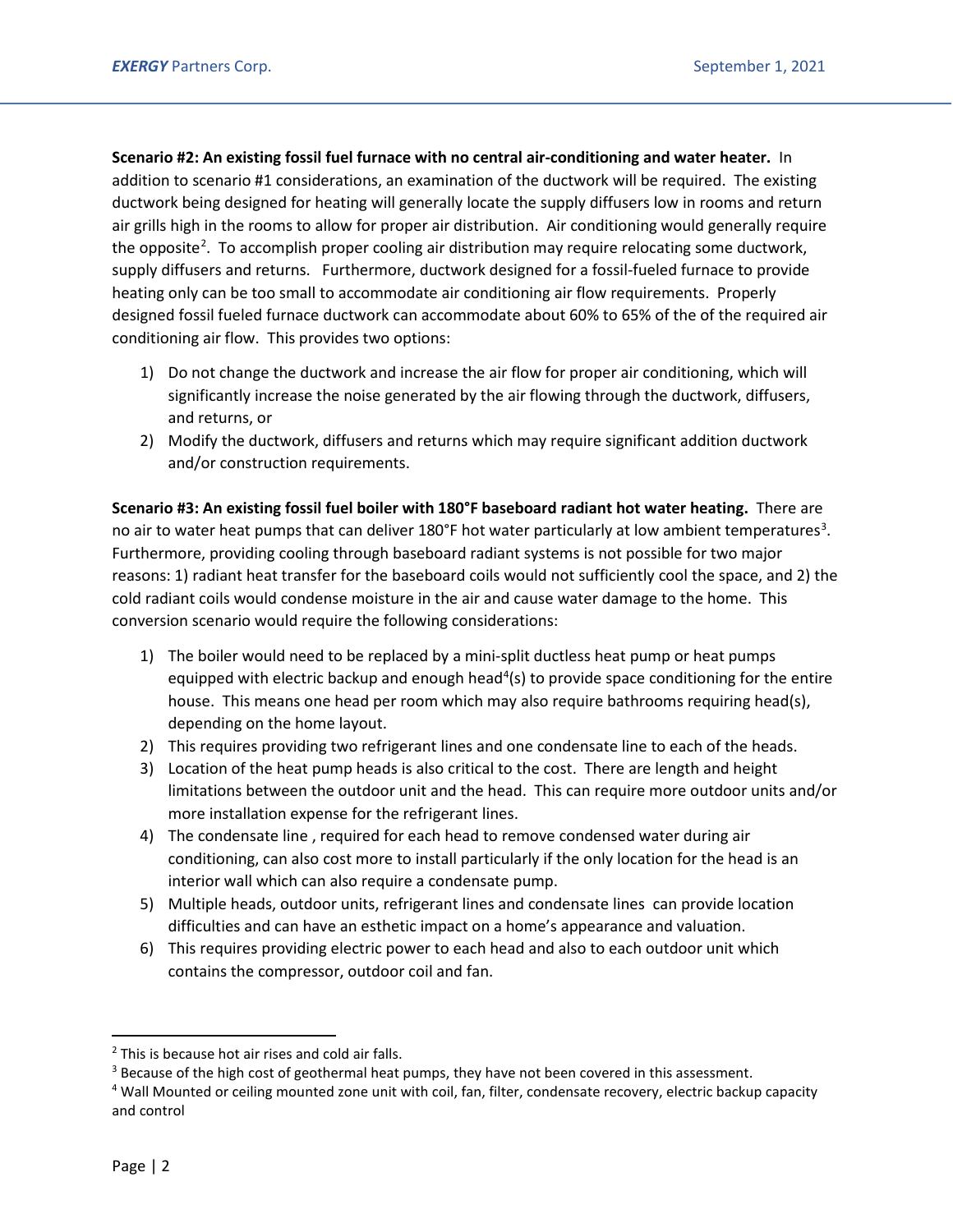- 7) A big overlooked issue is powering the new heat pump equipment and electric resistance backup heat. This often will require an electric service upgrade.
- 8) This would make the radiant heating system not functional. Considering that the hydronic system would not be used, the cost of removing the existing heating system including baseboard radiant heating systems should also be considered.
- 9) Adding these new electric loads may require an electric service upgrade.
- 10) Replacing the existing water heater with a heat pump water heater requires that sufficient air supply is available requiring additional space to cool the heat pump condenser. This usually means that the water heater is placed within the conditioned space which adds to the winter heating load and reduces the summer cooling load.

**Scenario #4: An existing fossil fuel boiler with steam radiant heating and hot water heating.** There are no heat pumps that can steam<sup>[5](#page-2-0)</sup>. Conversion to electricity in this case would likely require all of scenario 3. Consideration should be noted that many steam heating systems in New Jersey, are found in older suburban homes near New York City and Philadelphia, as well as, rowhouses which have brick or masonry floors and walls. The expense of penetrating these walls and/or floors must be taken into considerations as these structures will substantially increase installation cost. Note that complete conversion to electricity would render the existing steam system as not functional. Furthermore, rowhouses would likely require that the outdoor units be placed on the roofs or hung on the front and back walls of the homes, each option having location, esthetic and/or technical issues to consider. Considering that the steam heating system would not be used, the cost of removing the existing heating system including radiators and plumbing should also be considered.

**Scenario #5: An existing fossil fuel boiler with steam radiant heating, water heating and ducted air**  conditioning. There are no heat pumps that can steam<sup>[6](#page-2-1)</sup>. Consideration should be noted that many steam heating systems in New Jersey, are found in older suburban homes near New York City and Philadelphia, as well as, rowhouses which have brick or masonry floors and walls. The expense of penetrating these walls and/or floors must be taken into considerations as these structures will substantially increase installation cost. Furthermore, rowhouses would likely require that the outdoor unit be placed on the roof. This conversion scenario would require the following considerations:

- 1) The existing air conditioning air handler must be replaced with a central air handler that contains a fan, reversable heat pump coil, electric resistance back up heating and controls.
- 2) The air conditioning outdoor unit with compressor, reversable heat pump coil and fan must be replaced with a heat pump outdoor unit.
- 3) The suction and liquid refrigerant lines may require replacement.
- 4) A big overlooked issue is powering the new electric resistance backup heat which can easily add 40 to 60 amps at 208 volts load to the home. This often will require an electric service upgrade.
- 5) Heat pumps require the same airflow in heating mode as they do in cooling mode. Customers often complain of cool supply-air temperatures in heating mode using heat pumps. Many service technicians will reduce fan speed, in the central air handler, which will heat up supply air temperature but with less air flow. This solves the air temperature problem but creates a bigger

<span id="page-2-0"></span><sup>&</sup>lt;sup>5</sup> Because of the high cost of geothermal heat pumps, they have not been covered in this assessment.

<span id="page-2-1"></span> $6$  Because of the high cost of geothermal heat pumps, they have not been covered in this assessment.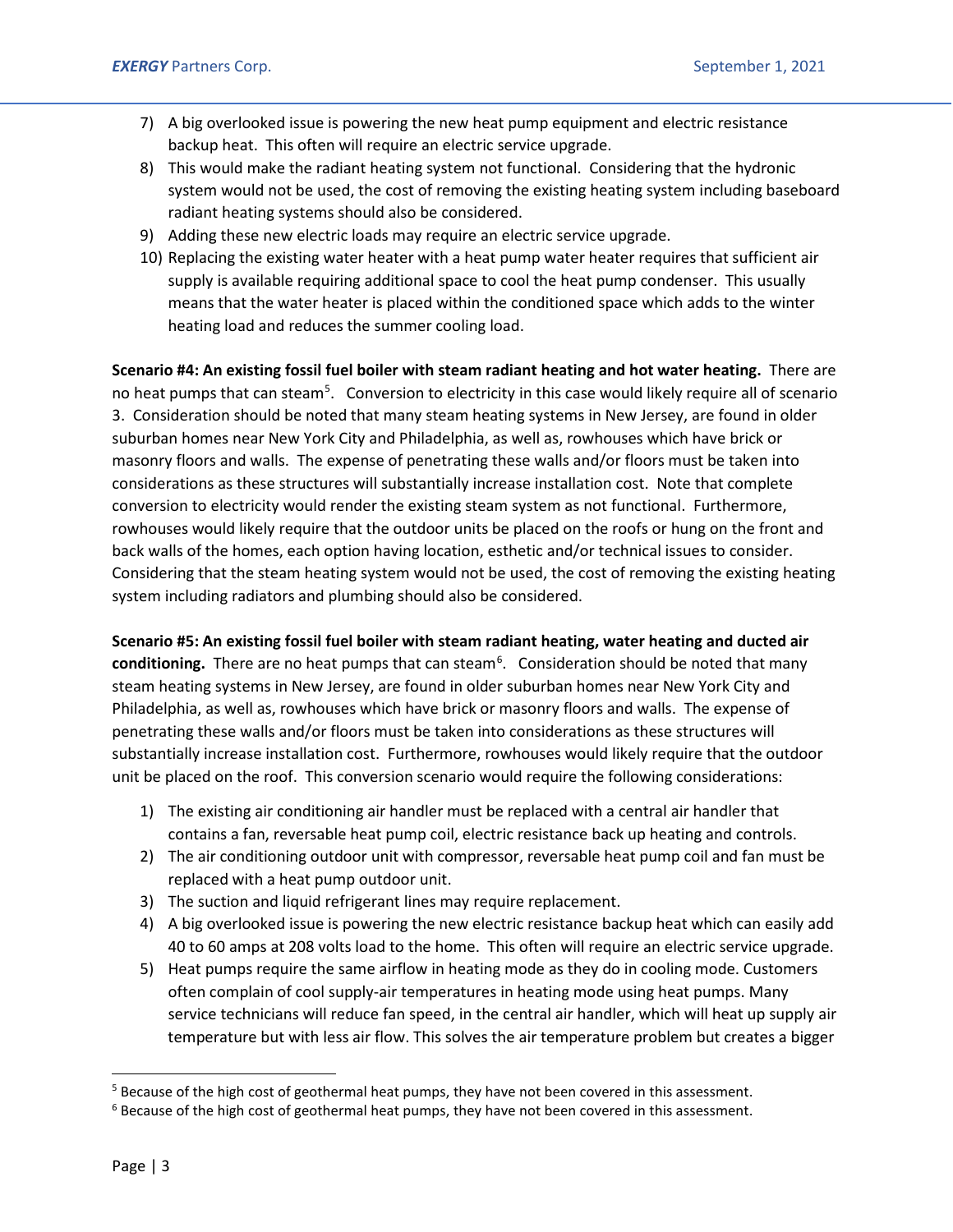issue when the outside temperatures fall, and the home fails to heat as expected because less air flow means less heat supplied to the home.

6) Replacing the existing water heater with a heat pump water heater requires that sufficient air supply is available to cool the heat pump condenser which generally requires additional space around the water heater. This usually means that the water heater is placed within the conditioned or living space (as opposed to a utility closet) which adds to the winter heating load since the heat pump is discharging cold air<sup>[7](#page-3-0)</sup> into the living space.

## **Additional Technical Considerations:**

Most heat pumps currently use R410A as the refrigerant which replaced R22 that the U.S. EPA phased out<sup>[8](#page-3-1)</sup> because of its ozone depletion characteristics. R410A is a high global warming potential (GWP) refrigerant that will be phased out in the coming years according to the EPA<sup>[9](#page-3-2)</sup>. Accelerating the use of R410A today might not be the best GHG reduction policy as only a few manufacturers have introduced products with the new lower GWP such as R32 and R-454B.

When considering the on peak impact for electric conversions, one must consider winter peak timing which will occur on the coldest days of the year. This will require assessing the impact of electric resistance backup heat and electric heat pump water heating which will add substantially to the electric current winter peak demand in New Jersey.

## **Other Considerations:**

There is a great deal of confusion regarding the actual cost of conversion to whole house electric heating. The highly referenced American Council for an Energy-Efficient Economy (ACEEE) Study<sup>[10](#page-3-3)</sup> stated "For ductless heat pumps, costs come from an ACEEE analysis of a Massachusetts database of installed costs for this equipment. We looked at homes installing two or more multi-head heat pumps, finding an average cost of \$7,065 per heat pump." Further review of the Massachusetts database<sup>[11](#page-3-4)</sup> revealed that only 7.2% of the homes converted had the capacity to serve the heating load. Note the average cost of these whole home conversions was  $$21,572^{12}$  $$21,572^{12}$  $$21,572^{12}$  and the median size was 1,912 square feet. It should be noted that there was no data regarding what was done with the incumbent heating

<span id="page-3-0"></span> $<sup>7</sup>$  Heat pump water heaters draw heat from the space around the water heater in order to heat the water.</sup>

<span id="page-3-1"></span><sup>&</sup>lt;sup>8</sup> As a Party to the Montreal Protocol, the United States must incrementally decrease R22 consumption and production, culminating in a complete R22 phaseout in 2030. R22 usage must be reduced to at least 90 percent below baseline levels in 2015 and to at least 99.5 percent below baseline levels in 2020.

<span id="page-3-2"></span><sup>&</sup>lt;sup>9</sup> The Kigali Amendment to the Montreal Protocol is an international agreement designed to phase down the use of hydrofluorocarbons (HFC) with higher GWPs, such as R-410A. The U.S. Environmental Protection Agency (EPA), on May 3, 2021, proposed its first rule under the American Innovation and Manufacturing (AIM) Act of 2020 to phase down the production and consumption of hydrofluorocarbons (HFCs), highly potent greenhouse gases commonly used in refrigerators, air conditioners, and many other applications. The AIM Act directs EPA to sharply reduce production and consumption of these harmful pollutants by using an allowance allocation and trading program. This phasedown will decrease the production and import of HFCs in the United States by 85% over the next 15 years. A global HFC phasedown is expected to avoid up to 0.5 °C of global warming by 2100.

<span id="page-3-3"></span><sup>&</sup>lt;sup>10</sup> "Energy Savings, Consumer Economics, and Greenhouse Gas Emissions Reductions from Replacing Oil and Propane Furnaces, Boilers, and Water Heaters with Air-Source Heat Pumps", Steven Nadel, July 2018, Report A1803

<span id="page-3-4"></span><sup>&</sup>lt;sup>11</sup> Review was conducted by Diversified Energy Specialists.

<span id="page-3-5"></span> $12$  This cost is for heating only and does not necessarily include the standby electric heating requirement for low ambient temperature operation, nor does it include a heat pump water heater.